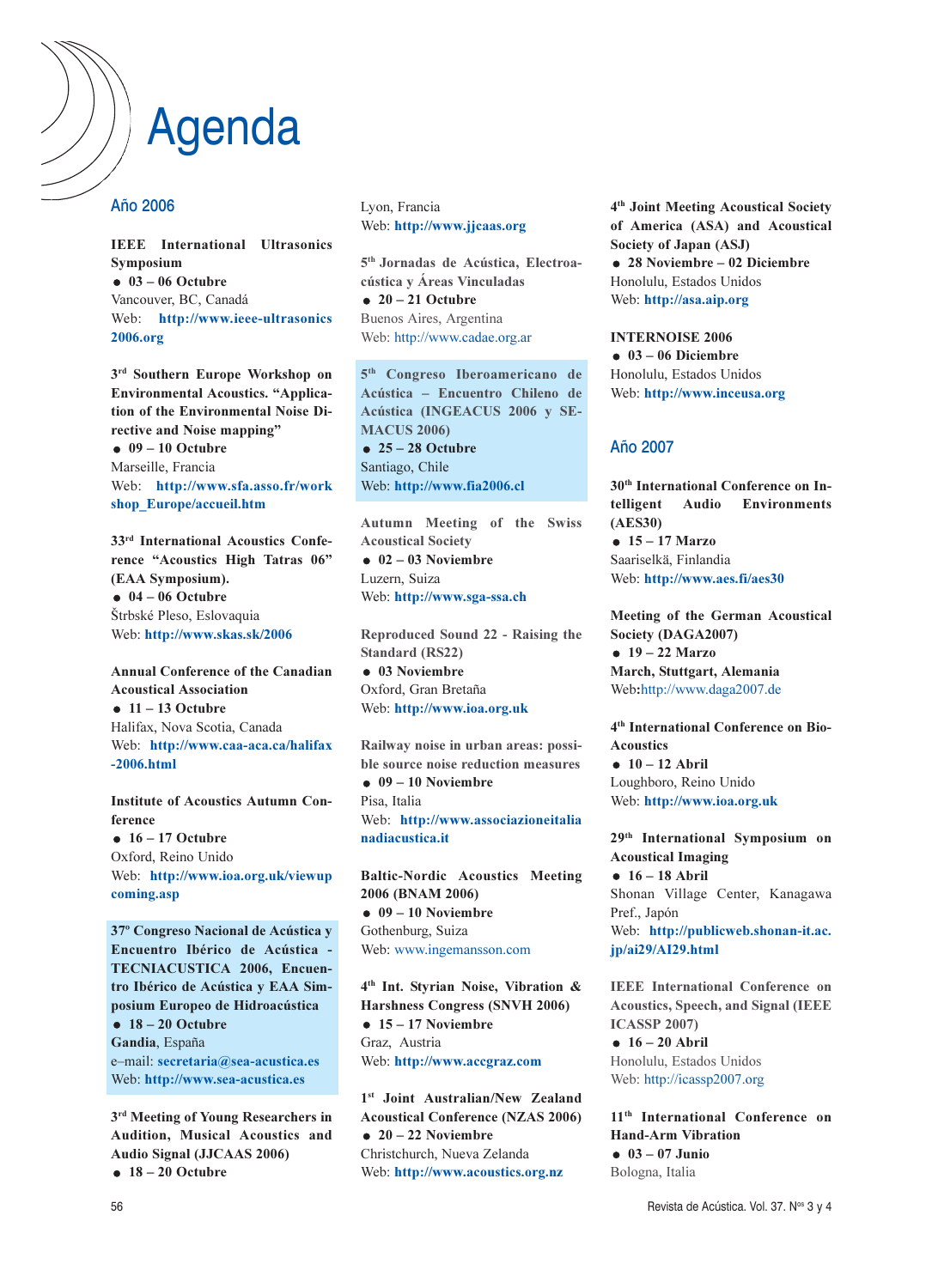# Agenda

Web: http://www.associazioneitaliana diacustica.it/HAV2007/index.htm

153rd Meeting of the Acoustical Society of America  $-04 - 08$  Junio Salt Lake City, Utah, Estados Unidos Web: http://asa.aip.org

Oceans07 Conference  $-18 - 21$  Junio Aberdeen, Escocia Web: http://www.oceans07ieeeaberdeen.org

2nd International Conference on Underwater Acoustic Measurements: Technologies and Results  $\bullet$  25 – 29 Junio Heraklion, Crete, Grecia Web: http://www.uam2007.gr

8th International Conference on Theoretical and Computational Acoustics  $02 - 06$  Julio

Heraklion, Crete, Grecia Web: http://www.iacm.forth.gr/~ict ca07

14th International Congress on Sound and Vibration (ICSV14)

 $\bullet$  09 – 12 Julio Cairns, Australia E-mail: n.kessissoglou@unsw.edu.au

12th International Conference on Phonon Scattering in Condensed **Matter**  $\bullet$  16 – 21 Julio Paris, Francia Web: http://www.isen.fr/phonons2007

16th International Congress of Phonetic Sciences (ICPhS)  $06 - 10$  Agosto Saarbrücken, Alemania Web: http://www.icphs2007.de

Third Conference on Interdisciplinary Musicology (CIM07) 15 – 17 Agosto Tallinn, Estonia

Web: http://www.oicm.umontreal. ca/cim05

INTERNOISE 2007  $\bullet$  26 – 29 Agosto Istanbul, Turquía Web: http://www.internoise2007.org.tr

International Conference on Spoken Language Processing (INTERSPE-ECH 2007)  $\bullet$  27 – 31 Agosto Antwerp, Bélgica E-mail: conf@isca-speech.org

19<sup>th</sup> ICA International Congress on Acoustics (ICA2007) 02 - 07 Septiembre Madrid, España Sociedad Española de Acústica, c/ Serrano 144, 28006 Madrid España e–mail: ica2007madrid@viajeseci.es Web: http://www.ica2007madrid.org

International Symposium on Musical Acoustics (ISMA2007) Satellite Symposium of the ICA2007MADRID  $\bullet$  09 -12 September Barcelona, España Sociedad Española de Acústica, c/ Serrano 144, 28006 Madrid España e–mail: isma2007@viajeseci.es Web : http://www.isma2007.org

International Symposium on Room Acoustics (ISRA2007) Satellite Symposium of the ICA2007MADRID  $09 - 12$  September Sevilla, España Sociedad Española de Acústica, c/ Serrano 144, 28006 Madrid España e–mail: isra2007@viajeseci.es Web : http://www.isra2007.org

 $3<sup>rd</sup>$  International Symposium on Fan Noise  $\bullet$  17 – 19 Septiembre

Lyon, Francia Web: http://www.fannoise2007.org XIX Session of the Russian Acoustical Society

 $\bullet$  24 – 28 Septiembre Nizhny Novgorod, Rusia Web: http://www.akin.ru

IEEE International Ultrasonics Symposium

 $\bullet$  24 – 28 Septiembre New York, NY, Estados Unidos Web: http://www.ieee-uffc.org/ulmain. asp?page=symposia

154th Meeting of the Acoustical Society of America 27 Noviembre – 02 Diciembre New Orleans, LA, Estados Unidos Web: http://asa.aip.org

### Año 2008

Forum Acusticum ASA & SFA-Meeting 29 Junio – 04 Julio París, Francia Web: http://www.acoustics08-Paris.org

18th International Symposium on Nonlinear Acoustics (ISNA18)  $\bullet$  07 – 10 Julio Stockholm, Suecia Web: benflo@mech.kth.se

9th International Congress on Noise as a Public Health Problem 28 Julio – 01 Agosto August, Estados Unidos Web: http://www.icben.org

INTERSPEECH 2008 10<sup>th</sup> International Conference on Spoken Language Processing (ICSLP)  $\bullet$  22 – 26 Septiembre Brisbane, Australia Web: http://wwwinterspeech2008.org

IEEE International Ultrasonic Symposium  $01 - 05$  Noviembre Beijing, China Web: http://www.ieee-uffc.org/ulmain. asp?page=symposia